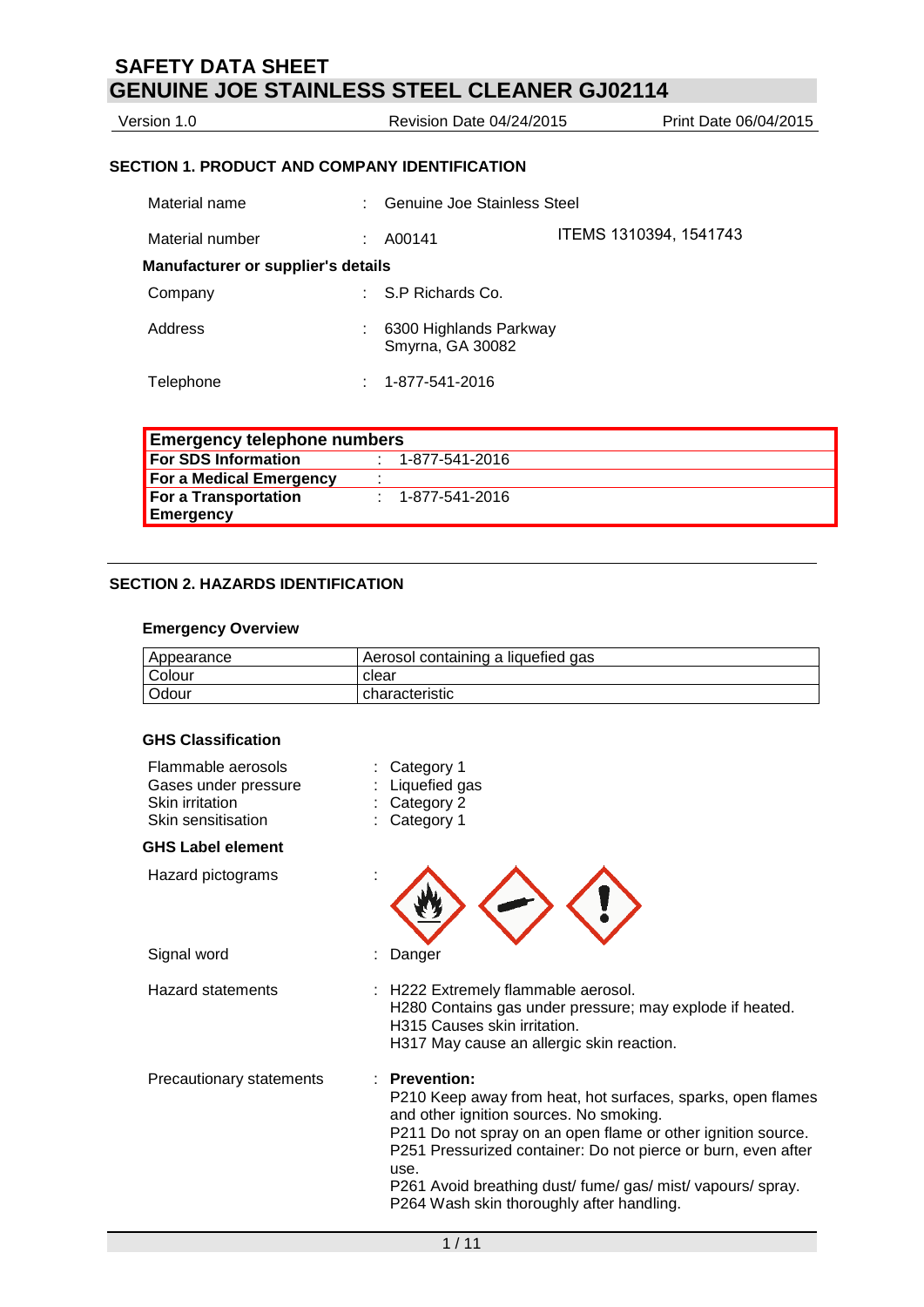| Version 1.0                     | Revision Date 04/24/2015                                                                                                                                                                                                                                                                                                                                                                                                                                                                                                                                   | Print Date 06/04/2015 |
|---------------------------------|------------------------------------------------------------------------------------------------------------------------------------------------------------------------------------------------------------------------------------------------------------------------------------------------------------------------------------------------------------------------------------------------------------------------------------------------------------------------------------------------------------------------------------------------------------|-----------------------|
|                                 | P272 Contaminated work clothing should not be allowed out of<br>the workplace.<br>P280 Wear protective gloves.<br><b>Response:</b><br>P302 + P352 IF ON SKIN: Wash with plenty of soap and water.<br>P333 + P313 If skin irritation or rash occurs: Get medical<br>advice/ attention.<br>P362 Take off contaminated clothing and wash before reuse.<br>Storage:<br>P410 + P412 Protect from sunlight. Do not expose to<br>temperatures exceeding 50 °C/ 122 °F.<br>Disposal:<br>P501 Dispose of contents/container in accordance with local<br>regulation. |                       |
| <b>Potential Health Effects</b> |                                                                                                                                                                                                                                                                                                                                                                                                                                                                                                                                                            |                       |
| Carcinogenicity:                |                                                                                                                                                                                                                                                                                                                                                                                                                                                                                                                                                            |                       |
| <b>IARC</b>                     | No component of this product present at levels greater than or<br>equal to 0.1% is identified as probable, possible or confirmed<br>human carcinogen by IARC.                                                                                                                                                                                                                                                                                                                                                                                              |                       |
| <b>ACGIH</b>                    | No component of this product present at levels greater than or<br>equal to 0.1% is identified as a carcinogen or potential<br>carcinogen by ACGIH.                                                                                                                                                                                                                                                                                                                                                                                                         |                       |
| <b>OSHA</b>                     | No component of this product present at levels greater than or<br>equal to 0.1% is identified as a carcinogen or potential<br>carcinogen by OSHA.                                                                                                                                                                                                                                                                                                                                                                                                          |                       |
| <b>NTP</b>                      | No component of this product present at levels greater than or<br>equal to 0.1% is identified as a known or anticipated carcinogen<br>by NTP.                                                                                                                                                                                                                                                                                                                                                                                                              |                       |

### **SECTION 3. COMPOSITION/INFORMATION ON INGREDIENTS**

Substance / Mixture : Mixture

#### **Hazardous components**

| <b>Chemical Name</b>                                      | CAS-No.    | Concentration [%]    |
|-----------------------------------------------------------|------------|----------------------|
| Distillates (petroleum), hydrotreated heavy<br>naphthenic | 64742-52-5 | $\vert$ >= 50 - < 70 |
| Distillates (petroleum), hydrotreated light               | 64742-47-8 | $>= 20 - 30$         |
| propane                                                   | 74-98-6    | $>= 5 - < 10$        |
| butane                                                    | 106-97-8   | $>= 5 - < 10$        |
| citral                                                    | 5392-40-5  | $>= 0.1 - 1.1$       |

## **SECTION 4. FIRST AID MEASURES**

| General advice | : Move out of dangerous area.<br>Show this safety data sheet to the doctor in attendance.<br>Do not leave the victim unattended. |
|----------------|----------------------------------------------------------------------------------------------------------------------------------|
| If inhaled     | : If unconscious place in recovery position and seek medical<br>advice.<br>If symptoms persist, call a physician.                |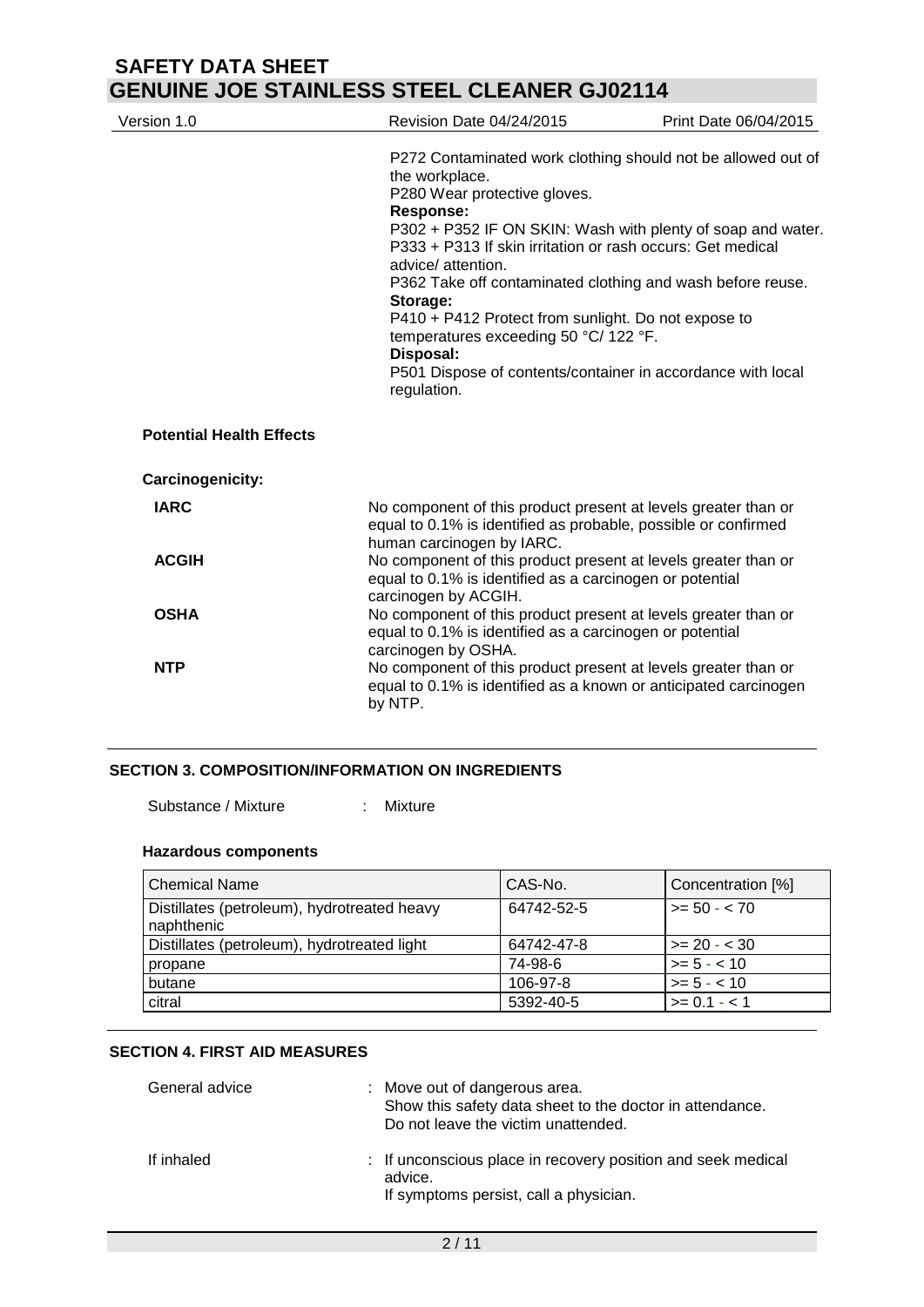| Version 1.0             | Revision Date 04/24/2015                                                                                                                                                                                                           | Print Date 06/04/2015 |
|-------------------------|------------------------------------------------------------------------------------------------------------------------------------------------------------------------------------------------------------------------------------|-----------------------|
| In case of skin contact | : If skin irritation persists, call a physician.<br>Wash off immediately with plenty of water for at least 15<br>minutes.<br>If on clothes, remove clothes.                                                                        |                       |
| In case of eye contact  | : Remove contact lenses.<br>Protect unharmed eye.<br>Keep eye wide open while rinsing.<br>If eye irritation persists, consult a specialist.<br>If in eyes, rinse with water for 15 minutes.                                        |                       |
| If swallowed            | : Keep respiratory tract clear.<br>Never give anything by mouth to an unconscious person.<br>If symptoms persist, call a physician.<br>DO NOT induce vomiting unless directed to do so by a<br>physician or poison control center. |                       |

### **SECTION 5. FIREFIGHTING MEASURES**

| Suitable extinguishing media                     | : Alcohol-resistant foam<br>Carbon dioxide (CO2)<br>Dry chemical<br>Water spray jet                                                                                                                                                                                                                                                                                                      |
|--------------------------------------------------|------------------------------------------------------------------------------------------------------------------------------------------------------------------------------------------------------------------------------------------------------------------------------------------------------------------------------------------------------------------------------------------|
| Unsuitable extinguishing<br>media                | : High volume water jet                                                                                                                                                                                                                                                                                                                                                                  |
| Specific hazards during<br>firefighting          | : Do not allow run-off from fire fighting to enter drains or water<br>courses.                                                                                                                                                                                                                                                                                                           |
| Hazardous combustion<br>products                 | : Carbon dioxide (CO2)<br>Carbon monoxide<br>Smoke                                                                                                                                                                                                                                                                                                                                       |
| Specific extinguishing<br>methods                | Use extinguishing measures that are appropriate to local<br>circumstances and the surrounding environment.                                                                                                                                                                                                                                                                               |
| Further information                              | : Collect contaminated fire extinguishing water separately. This<br>must not be discharged into drains.<br>Fire residues and contaminated fire extinguishing water must<br>be disposed of in accordance with local regulations.<br>For safety reasons in case of fire, cans should be stored<br>separately in closed containments.<br>Use a water spray to cool fully closed containers. |
| Special protective equipment<br>for firefighters | : Wear self-contained breathing apparatus for firefighting if<br>necessary.                                                                                                                                                                                                                                                                                                              |

### **SECTION 6. ACCIDENTAL RELEASE MEASURES**

| Personal precautions,    | : Use personal protective equipment. |
|--------------------------|--------------------------------------|
| protective equipment and | Ensure adequate ventilation.         |
| emergency procedures     | Remove all sources of ignition.      |
|                          | Evacuate personnel to safe areas.    |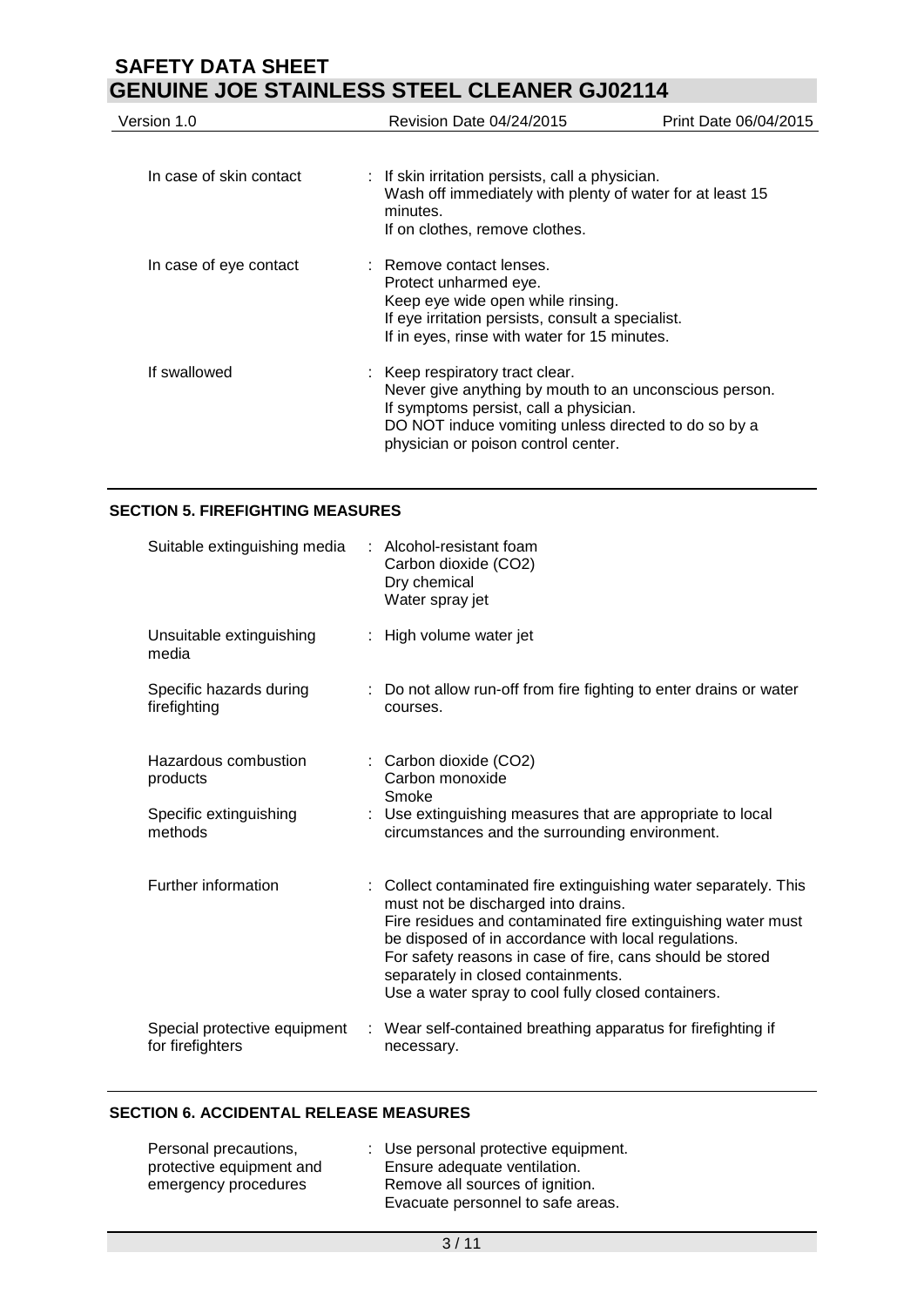| Version 1.0                                              | Revision Date 04/24/2015                                                                                                                                                                         | Print Date 06/04/2015 |
|----------------------------------------------------------|--------------------------------------------------------------------------------------------------------------------------------------------------------------------------------------------------|-----------------------|
|                                                          | Beware of vapours accumulating to form explosive<br>concentrations. Vapours can accumulate in low areas.                                                                                         |                       |
| Environmental precautions                                | : Prevent product from entering drains.<br>Prevent further leakage or spillage if safe to do so.<br>If the product contaminates rivers and lakes or drains inform<br>respective authorities.     |                       |
| Methods and materials for<br>containment and cleaning up | : Soak up with inert absorbent material (e.g. sand, silica gel,<br>acid binder, universal binder, sawdust).<br>Sweep up or vacuum up spillage and collect in suitable<br>container for disposal. |                       |

## **SECTION 7. HANDLING AND STORAGE**

| Advice on safe handling     | : Avoid exposure - obtain special instructions before use.<br>Avoid contact with skin and eyes.<br>For personal protection see section 8.<br>Smoking, eating and drinking should be prohibited in the<br>application area.<br>Take precautionary measures against static discharges.<br>Provide sufficient air exchange and/or exhaust in work rooms.<br>Open drum carefully as content may be under pressure.<br>Dispose of rinse water in accordance with local and national<br>regulations.<br>Persons susceptible to skin sensitisation problems or asthma,<br>allergies, chronic or recurrent respiratory disease should not<br>be employed in any process in which this mixture is being<br>used.<br>Always replace cap after use.<br>Do not breathe vapours or spray mist. |
|-----------------------------|-----------------------------------------------------------------------------------------------------------------------------------------------------------------------------------------------------------------------------------------------------------------------------------------------------------------------------------------------------------------------------------------------------------------------------------------------------------------------------------------------------------------------------------------------------------------------------------------------------------------------------------------------------------------------------------------------------------------------------------------------------------------------------------|
| Conditions for safe storage | : BEWARE: Aerosol is pressurized. Keep away from direct sun<br>exposure and temperatures over 50 °C. Do not open by force<br>or throw into fire even after use. Do not spray on flames or<br>red-hot objects.<br>No smoking.<br>Keep in a dry, cool and well-ventilated place.<br>Observe label precautions.<br>Electrical installations / working materials must comply with<br>the technological safety standards.                                                                                                                                                                                                                                                                                                                                                              |
| Materials to avoid          | Strong oxidizing agents                                                                                                                                                                                                                                                                                                                                                                                                                                                                                                                                                                                                                                                                                                                                                           |

## **SECTION 8. EXPOSURE CONTROLS/PERSONAL PROTECTION**

## **Components with workplace control parameters**

| Components                                                | CAS-No.    | Value type<br>(Form of<br>exposure) | Control<br>parameters /<br>Permissible<br>concentration | <b>Basis</b> |
|-----------------------------------------------------------|------------|-------------------------------------|---------------------------------------------------------|--------------|
| Distillates (petroleum),<br>hydrotreated heavy naphthenic | 64742-52-5 | TWA (Mist)                          | $5 \text{ mg/m}$ 3                                      | OSHA Z-1     |
|                                                           |            | TWA                                 | $5 \text{ mg/m}$ 3                                      | <b>ACGIH</b> |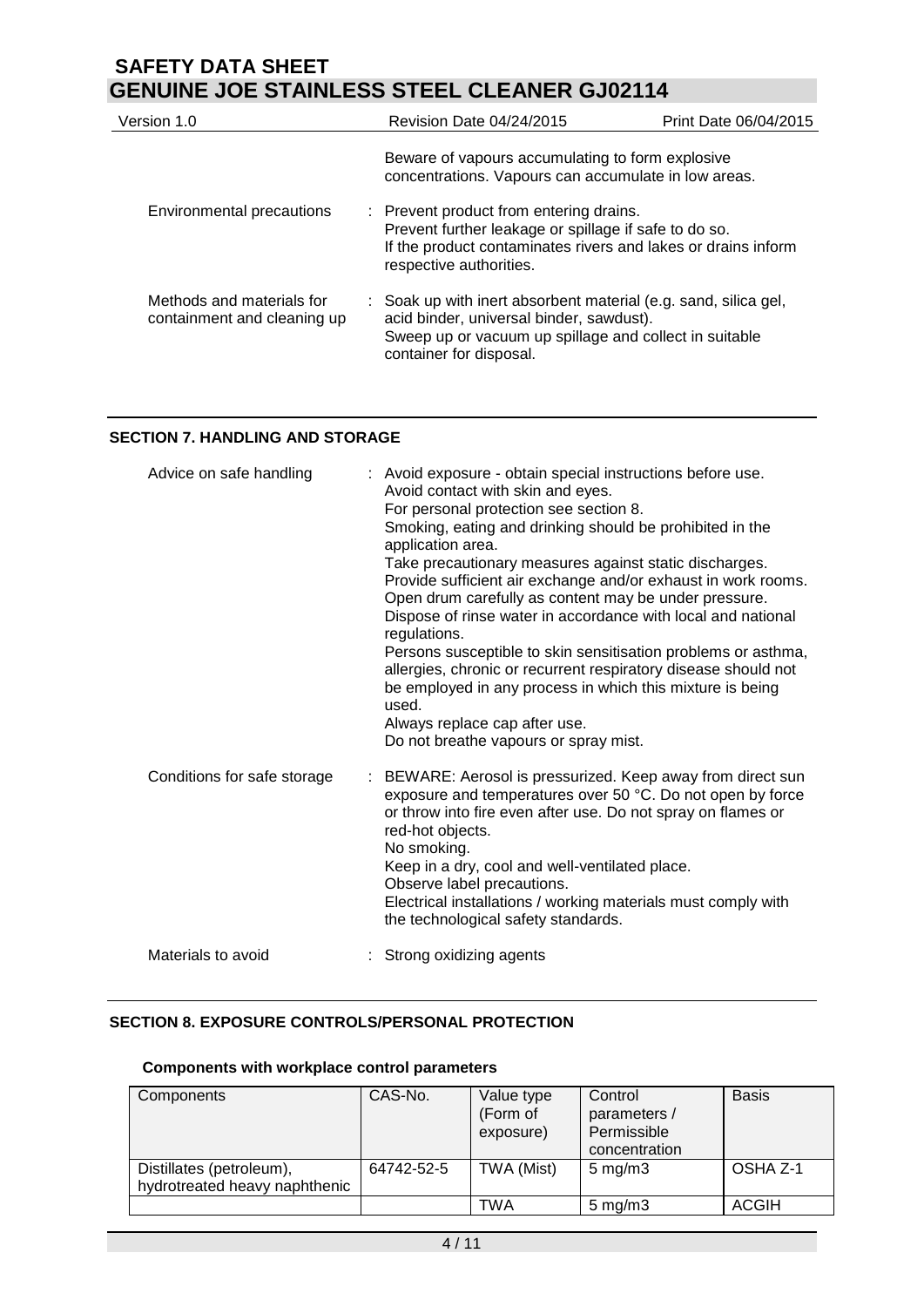Version 1.0 **Next** Revision Date 04/24/2015 **Print Date 06/04/2015** 

|                                                |            | (Inhalable)<br>fraction) |                          |                  |
|------------------------------------------------|------------|--------------------------|--------------------------|------------------|
| Distillates (petroleum),<br>hydrotreated light | 64742-47-8 | <b>TWA</b>               | 500 ppm<br>2,000 mg/m3   | OSHA Z-1         |
|                                                |            | <b>TWA</b>               | 400 ppm<br>1,600 mg/m3   | OSHA P0          |
| propane                                        | 74-98-6    | <b>TWA</b>               | 1,000 ppm                | <b>ACGIH</b>     |
|                                                |            | <b>TWA</b>               | 1,000 ppm<br>1,800 mg/m3 | <b>NIOSH REL</b> |
|                                                |            | <b>TWA</b>               | 1,000 ppm<br>1,800 mg/m3 | OSHA Z-1         |
|                                                |            | <b>TWA</b>               | 1,000 ppm<br>1,800 mg/m3 | OSHA P0          |
| butane                                         | 106-97-8   | <b>TWA</b>               | 800 ppm<br>1,900 mg/m3   | <b>NIOSH REL</b> |
|                                                |            | <b>TWA</b>               | 800 ppm<br>1,900 mg/m3   | OSHA P0          |

### **Personal protective equipment**

| Respiratory protection            | : Use respiratory protection unless adequate local exhaust<br>ventilation is provided or exposure assessment demonstrates<br>that exposures are within recommended exposure guidelines. |
|-----------------------------------|-----------------------------------------------------------------------------------------------------------------------------------------------------------------------------------------|
| Hand protection<br><b>Remarks</b> | : The suitability for a specific workplace should be discussed<br>with the producers of the protective gloves.                                                                          |
| Eye protection                    | : Safety glasses<br>Ensure that eyewash stations and safety showers are close to<br>the workstation location.                                                                           |
| Skin and body protection          | : impervious clothing<br>Choose body protection according to the amount and<br>concentration of the dangerous substance at the work place.                                              |
| Hygiene measures                  | : When using do not eat or drink.<br>When using do not smoke.<br>Wash hands before breaks and at the end of workday.                                                                    |

## **SECTION 9. PHYSICAL AND CHEMICAL PROPERTIES**

| : Aerosol containing a liquefied gas |
|--------------------------------------|
| clear                                |
| : characteristic                     |
| no data available                    |
| : no data available                  |
| : no data available                  |
| no data available                    |
| not applicable                       |
|                                      |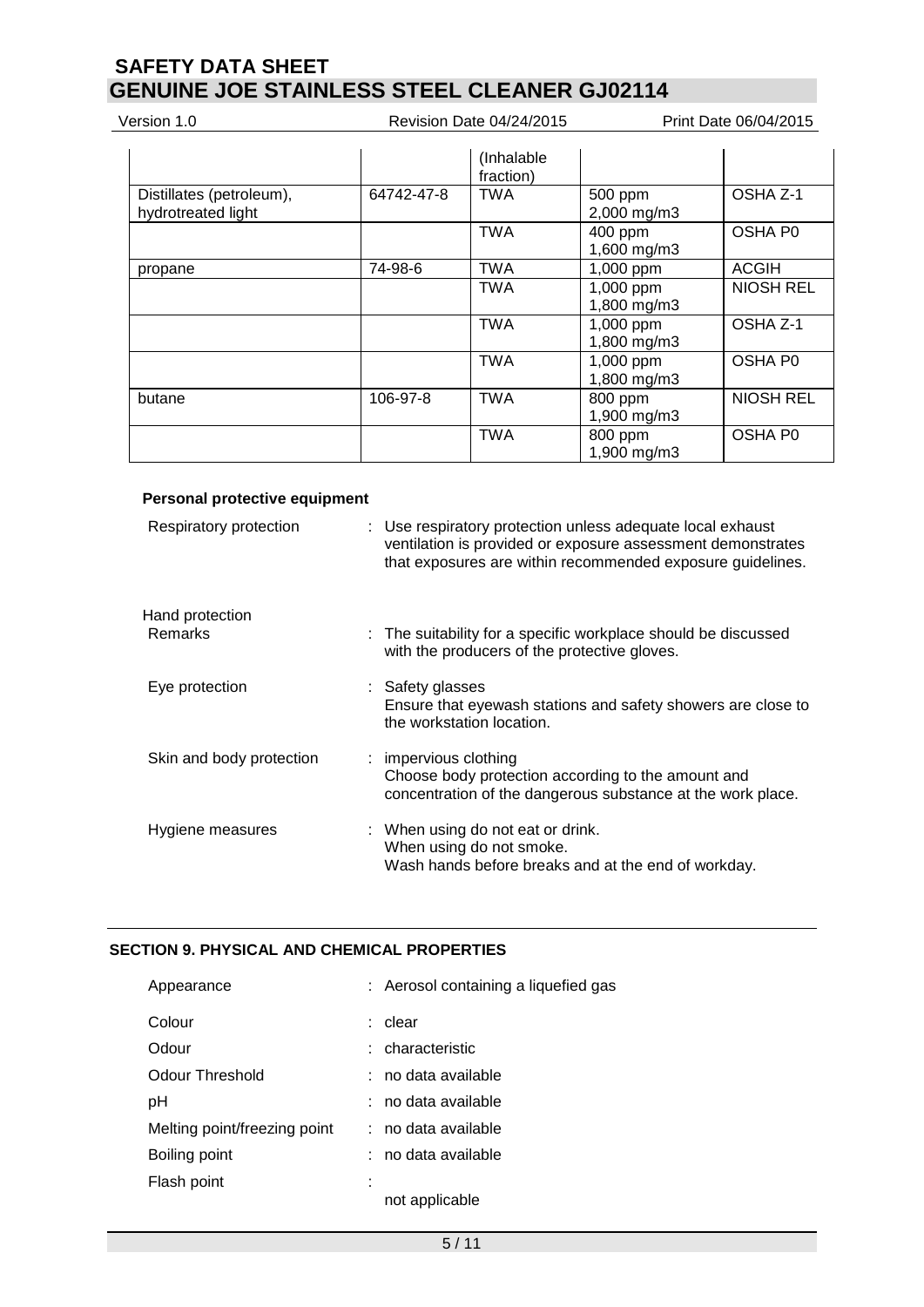| Revision Date 04/24/2015 | Print Date 06/04/2015                                                                                                                                                                                                                                                                            |
|--------------------------|--------------------------------------------------------------------------------------------------------------------------------------------------------------------------------------------------------------------------------------------------------------------------------------------------|
|                          |                                                                                                                                                                                                                                                                                                  |
|                          |                                                                                                                                                                                                                                                                                                  |
|                          |                                                                                                                                                                                                                                                                                                  |
|                          |                                                                                                                                                                                                                                                                                                  |
|                          |                                                                                                                                                                                                                                                                                                  |
|                          |                                                                                                                                                                                                                                                                                                  |
|                          |                                                                                                                                                                                                                                                                                                  |
|                          |                                                                                                                                                                                                                                                                                                  |
|                          |                                                                                                                                                                                                                                                                                                  |
|                          |                                                                                                                                                                                                                                                                                                  |
|                          |                                                                                                                                                                                                                                                                                                  |
|                          |                                                                                                                                                                                                                                                                                                  |
|                          |                                                                                                                                                                                                                                                                                                  |
|                          |                                                                                                                                                                                                                                                                                                  |
|                          |                                                                                                                                                                                                                                                                                                  |
|                          | : no data available<br>: Extremely flammable aerosol.<br>: no data available<br>: no data available<br>: 4,136 hPa $(21 °C)$<br>: no data available<br>$: 0.856$ g/cm3<br>$:$ insoluble<br>: no data available<br>: not determined<br>: no data available<br>: no data available<br>: 46.27 kJ/g |

## **SECTION 10. STABILITY AND REACTIVITY**

| Reactivity                            | Stable                                                                     |
|---------------------------------------|----------------------------------------------------------------------------|
| Chemical stability                    | : Stable under normal conditions.                                          |
| Possibility of hazardous<br>reactions | : No decomposition if stored and applied as directed.                      |
|                                       | Vapours may form explosive mixture with air.                               |
| Conditions to avoid                   | : Heat, flames and sparks.<br>Extremes of temperature and direct sunlight. |
| Incompatible materials                | : Strong oxidizing agents                                                  |
| Hazardous decomposition<br>products   | : Carbon oxides                                                            |

## **SECTION 11. TOXICOLOGICAL INFORMATION**

## **Acute toxicity**

## **Components:**

|                     | Distillates (petroleum), hydrotreated heavy naphthenic: |
|---------------------|---------------------------------------------------------|
| Acute oral toxicity | : LD50 rat: $> 5,000$ mg/kg                             |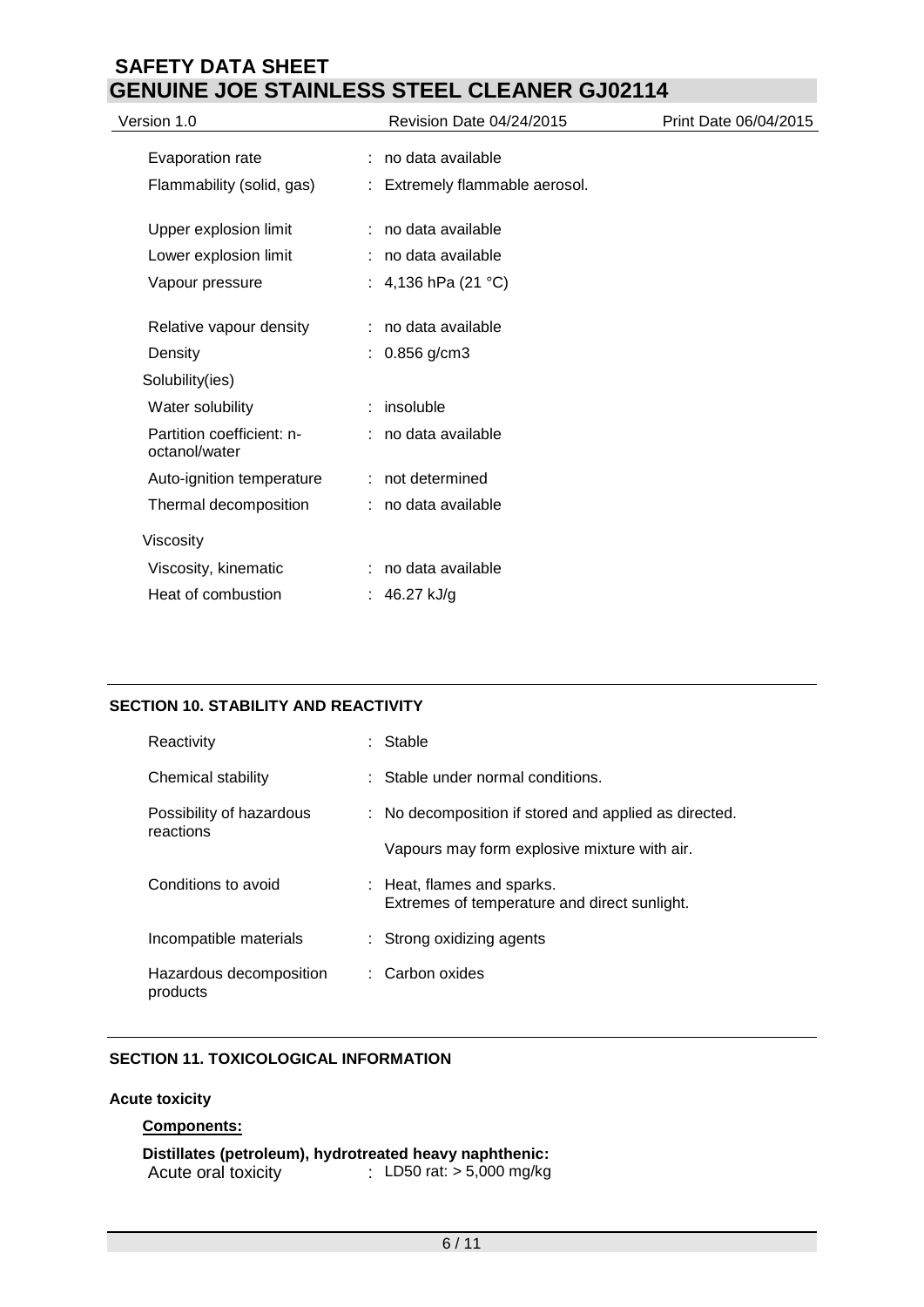| Version 1.0                                  | Revision Date 04/24/2015                                                            | Print Date 06/04/2015 |
|----------------------------------------------|-------------------------------------------------------------------------------------|-----------------------|
| Acute inhalation toxicity                    | : LC50 rat: $>$ 5 mg/l<br>Exposure time: 4 h                                        |                       |
| Acute dermal toxicity                        | : LD50 rabbit: $> 5,000$ mg/kg                                                      |                       |
| Distillates (petroleum), hydrotreated light: |                                                                                     |                       |
| Acute oral toxicity                          | : LD50 rat: > 5,000 mg/kg                                                           |                       |
| Acute inhalation toxicity                    | : LC50 rat: $> 4.6$ mg/l<br>Exposure time: 6 h                                      |                       |
| Acute dermal toxicity                        | : LD50 rat: $> 2,000$ mg/kg                                                         |                       |
| propane:                                     |                                                                                     |                       |
| Acute inhalation toxicity                    | : LC50 mouse: 1,237 mg/l<br>Exposure time: 2 h                                      |                       |
|                                              | LC50 rat: 658 mg/l<br>Exposure time: 4 h                                            |                       |
|                                              | LC50 rat: 1,355 mg/l                                                                |                       |
| butane:                                      |                                                                                     |                       |
| Acute inhalation toxicity                    | : LC50 mouse: 1,237 mg/l<br>Exposure time: 2 h                                      |                       |
|                                              | LC50 rat: 1,355 mg/l                                                                |                       |
| <b>Skin corrosion/irritation</b>             |                                                                                     |                       |
| Product:                                     |                                                                                     |                       |
| Remarks: Irritating to skin.                 |                                                                                     |                       |
| Serious eye damage/eye irritation            |                                                                                     |                       |
| Product:                                     |                                                                                     |                       |
|                                              | Remarks: Vapours may cause irritation to the eyes, respiratory system and the skin. |                       |
| Respiratory or skin sensitisation            |                                                                                     |                       |
| Product:                                     |                                                                                     |                       |
| Remarks: Causes sensitisation.               |                                                                                     |                       |
| Germ cell mutagenicity                       |                                                                                     |                       |

no data available

**Carcinogenicity**

no data available

# **Reproductive toxicity**

no data available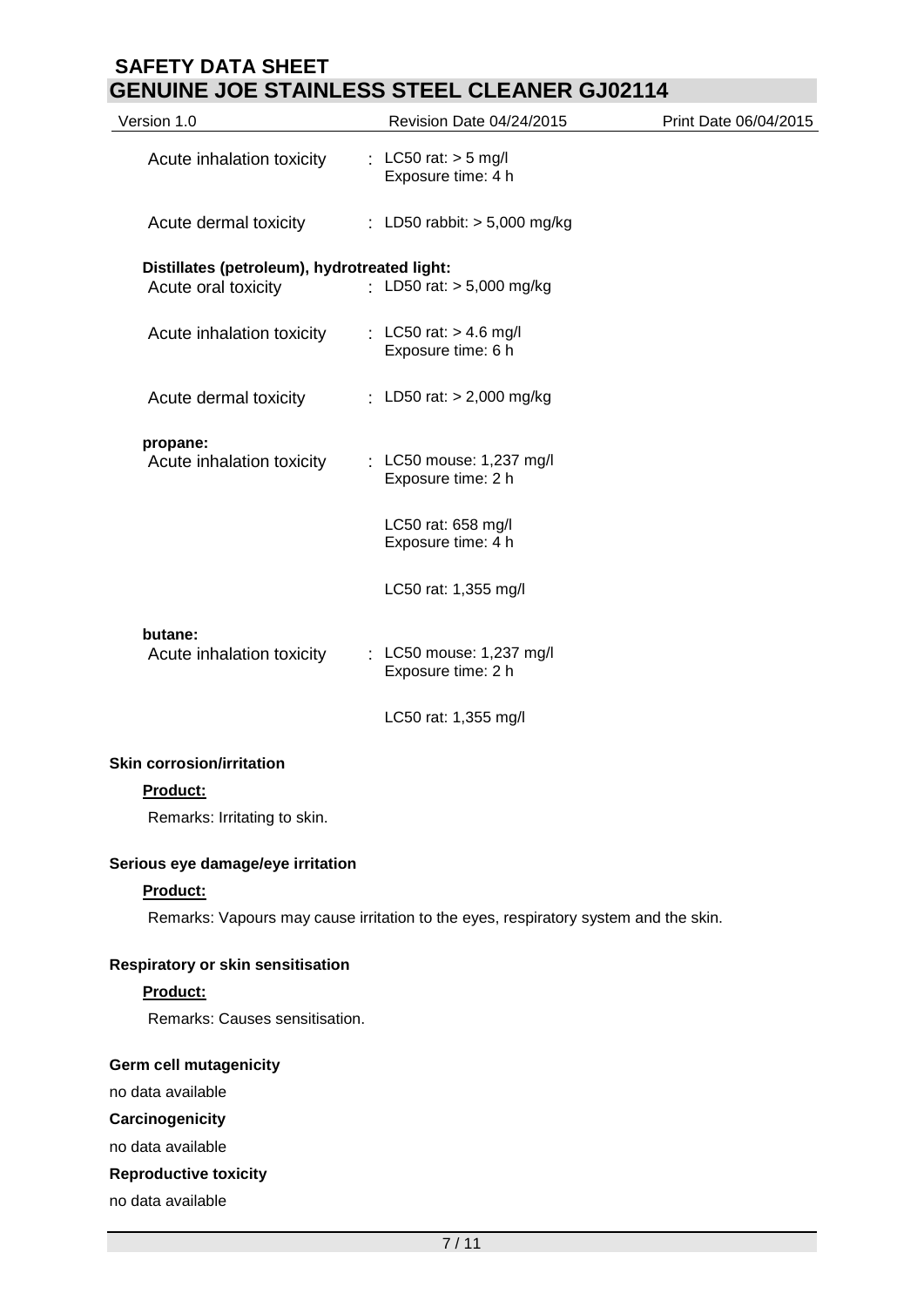Version 1.0 Revision Date 04/24/2015 Print Date 06/04/2015

### **Distillates (petroleum), hydrotreated heavy naphthenic: Distillates (petroleum), hydrotreated light: propane: butane: citral:**

#### **STOT - single exposure**

no data available

#### **STOT - repeated exposure**

no data available

### **Aspiration toxicity**

no data available

#### **Further information**

#### **Product:**

Remarks: no data available

### **Components:**

**Distillates (petroleum), hydrotreated light:** Remarks: no data available

### **SECTION 12. ECOLOGICAL INFORMATION**

#### **Ecotoxicity**

no data available

#### **Persistence and degradability**

no data available **Bioaccumulative potential**

### **Product:**

| Partition coefficient: n-<br>octanol/water<br><b>Components:</b><br>butane: | $:$ Remarks: no data available |
|-----------------------------------------------------------------------------|--------------------------------|
| Partition coefficient: n-<br>octanol/water<br>citral:                       | : Pow: 2.89                    |
| Partition coefficient: n-<br>octanol/water                                  | : Pow: 2.76                    |
| <b>Mobility in soil</b>                                                     |                                |
| no data available                                                           |                                |
| Other adverse effects                                                       |                                |

no data available **Product:**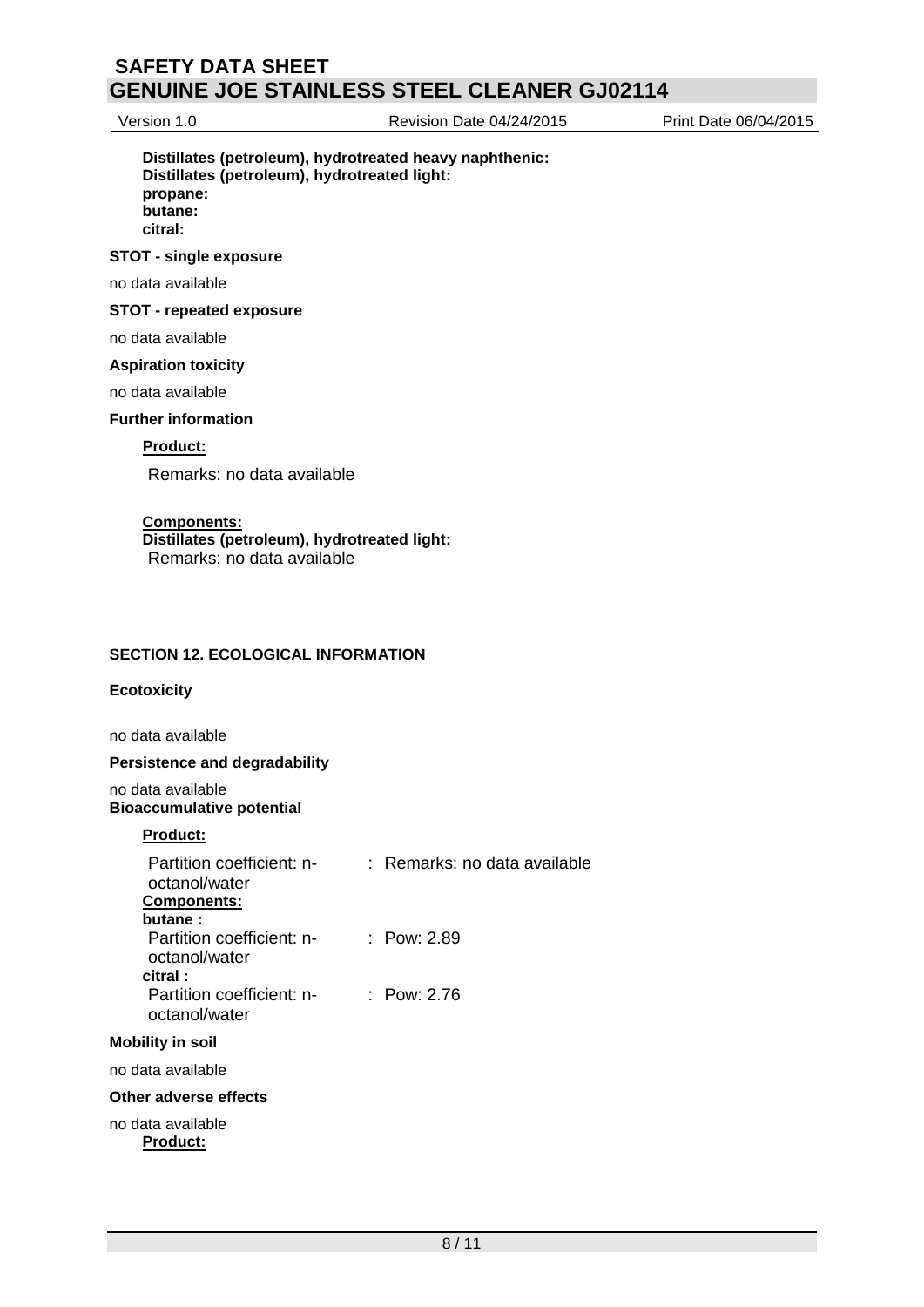| Version 1.0                                                         | Revision Date 04/24/2015                                                                                                                                                         | Print Date 06/04/2015 |
|---------------------------------------------------------------------|----------------------------------------------------------------------------------------------------------------------------------------------------------------------------------|-----------------------|
| Regulation                                                          | 40 CFR Protection of Environment; Part 82 Protection of<br>Stratospheric Ozone - CAA Section 602 Class I<br>Substances                                                           |                       |
| <b>Remarks</b>                                                      | This product neither contains, nor was manufactured<br>with a Class I or Class II ODS as defined by the U.S.<br>Clean Air Act Section 602 (40 CFR 82, Subpt. A, App.A<br>$+$ B). |                       |
| Additional ecological<br>information                                | $\pm$ An environmental hazard cannot be excluded in the<br>event of unprofessional handling or disposal., Toxic to<br>aquatic life with long lasting effects.                    |                       |
| <b>Components:</b><br>Distillates (petroleum), hydrotreated light : |                                                                                                                                                                                  |                       |
| Additional ecological                                               | $:$ no data available                                                                                                                                                            |                       |

## **SECTION 13. DISPOSAL CONSIDERATIONS**

information

| <b>Disposal methods</b> |                                                                                                                                                                        |
|-------------------------|------------------------------------------------------------------------------------------------------------------------------------------------------------------------|
| Waste from residues     | : Dispose of in accordance with local regulations.                                                                                                                     |
|                         | The product should not be allowed to enter drains, water<br>courses or the soil.<br>Do not contaminate ponds, waterways or ditches with<br>chemical or used container. |
| Contaminated packaging  | : Empty remaining contents.<br>Dispose of as unused product.<br>Do not re-use empty containers.<br>Do not burn, or use a cutting torch on, the empty drum.             |

## **SECTION 14. TRANSPORT INFORMATION**

Transportation Regulation: 49 CFR (USA): ORM-D, CONSUMER COMMODITY

Transportation Regulation: IMDG (Vessel): UN1950, AEROSOLS, 2.1, - Limited quantity

Transportation Regulation: IATA (Cargo Air): UN1950, Aerosols, flammable, 2.1, - Limited quantity

Transportation Regulation: IATA (Passenger Air): UN1950, Aerosols, flammable, 2.1, - Limited quantity

Transportation Regulation: TDG (Canada): UN1950, AEROSOLS, 2.1, - Limited quantity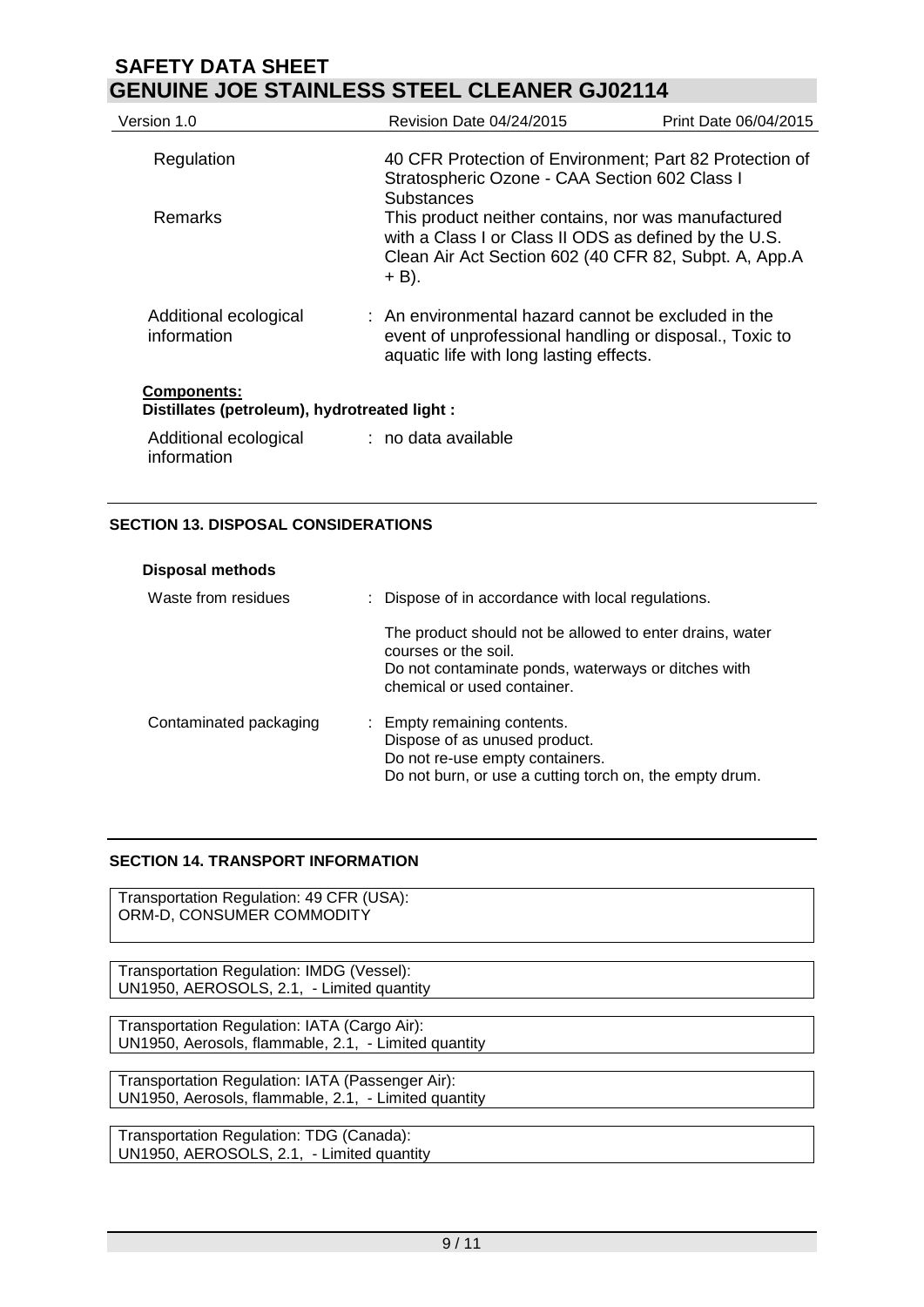Version 1.0 Revision Date 04/24/2015 Print Date 06/04/2015

### **SECTION 15. REGULATORY INFORMATION**

#### **EPCRA - Emergency Planning and Community Right-to-Know Act**

#### **CERCLA Reportable Quantity**

This material does not contain any components with a CERCLA RQ.

#### **SARA 304 Extremely Hazardous Substances Reportable Quantity**

This material does not contain any components with a section 304 EHS RQ.

| SARA 311/312 Hazards      | : Sudden Release of Pressure Hazard<br>Acute Health Hazard<br>Fire Hazard                                                                                                                              |  |
|---------------------------|--------------------------------------------------------------------------------------------------------------------------------------------------------------------------------------------------------|--|
| <b>SARA 302</b>           | : SARA 302: No chemicals in this material are subject to the<br>reporting requirements of SARA Title III, Section 302.                                                                                 |  |
| <b>SARA 313</b>           | : SARA 313: This material does not contain any chemical<br>components with known CAS numbers that exceed the<br>threshold (De Minimis) reporting levels established by SARA<br>Title III, Section 313. |  |
| <b>California Prop 65</b> | This product does not contain any chemicals known to State of<br>California to cause cancer, birth defects, or any other<br>reproductive harm.                                                         |  |
|                           | The components of this product are reported in the following inventories:                                                                                                                              |  |
| <b>TSCA</b><br><b>DSL</b> | On TSCA Inventory<br>This product contains one or several components that are not on the<br>Canadian DSL nor NDSL.                                                                                     |  |
| <b>AICS</b>               | Not in compliance with the inventory                                                                                                                                                                   |  |
| <b>NZIoC</b>              | Not in compliance with the inventory                                                                                                                                                                   |  |
| <b>PICCS</b>              | Not in compliance with the inventory                                                                                                                                                                   |  |
|                           |                                                                                                                                                                                                        |  |

**IECSC** Not in compliance with the inventory

#### **Inventory Acronym and Validity Area Legend:**

AICS (Australia), DSL (Canada), IECSC (China), REACH (European Union), ENCS (Japan), ISHL (Japan), KECI (Korea), NZIoC (New Zealand), PICCS (Philippines), TSCA (USA)

### **SECTION 16. OTHER INFORMATION**